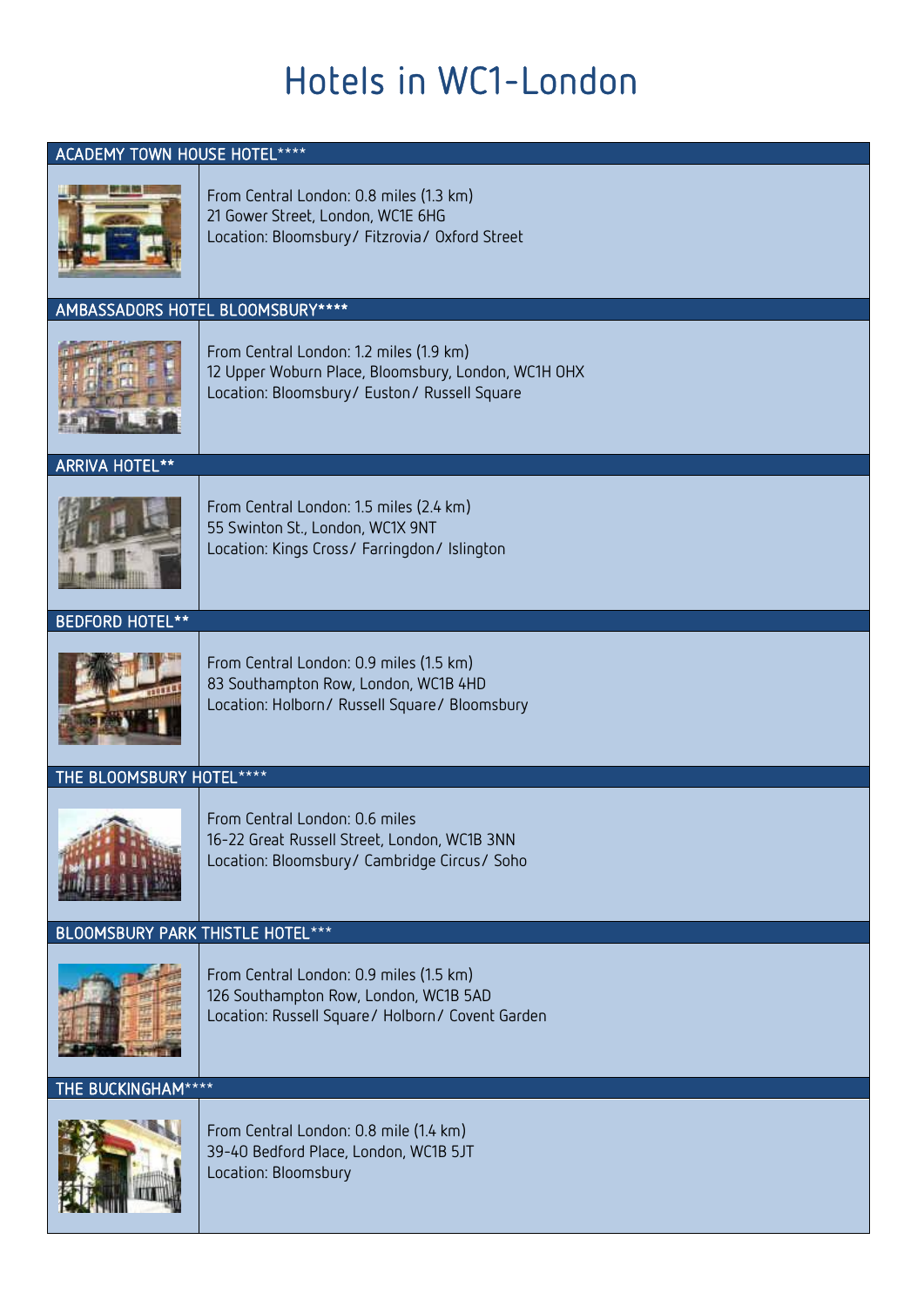# CITADINES HOLBORN COVENT GARDEN APARTMENTS\*\*\*



From Central London: 0.9 miles 94-99 High Holborn, London, WC1V 6LF Location: Holborn/ Covent Garden/ Strand

#### COUNTY HOTEL\*\*



From Central London: 1.2 miles Upper Woburn Place, London, WC1H OJW Location: Euston/ Bloomsbury/ St Pancras

#### **HOTEL**



From Central London: 1.5 miles 3-4 Crestfield Street, London, WC1H 8AT Location: Kings Cross/ St Pancras/ Bloomsbury

#### COMFORT INN KINGS CROSS\*\*\*



From Central London: 1.5 miles 2-5 St. Chad's Street, London, WC1H 8BD Location: kings Cross/ Euston/ Islington

### COMFORT INN & SUITES KINGS CROSS ST PANCRAS\*\*\*



From Central London: 1.4 miles (2.3 km) 31-33 Argyle Street, London, WC1H 8EP Location: Kings Cross, Euston, Russell Square

#### GENERATOR LONDON\*\*



From Central London: 1.2 miles (1.9 km) 37 Tavistock Place, London, WC1H 9SE Location: Russell Square, Kings Cross, Bloomsbury

#### GRANGE BLOOMS\*\*\*\*



From central London: 0.8 miles (1.3 km) 7 Montague Street, Russell Square, London, WC1B 5BP Location: Bloomsbury/ Russell Square/ Covent Garden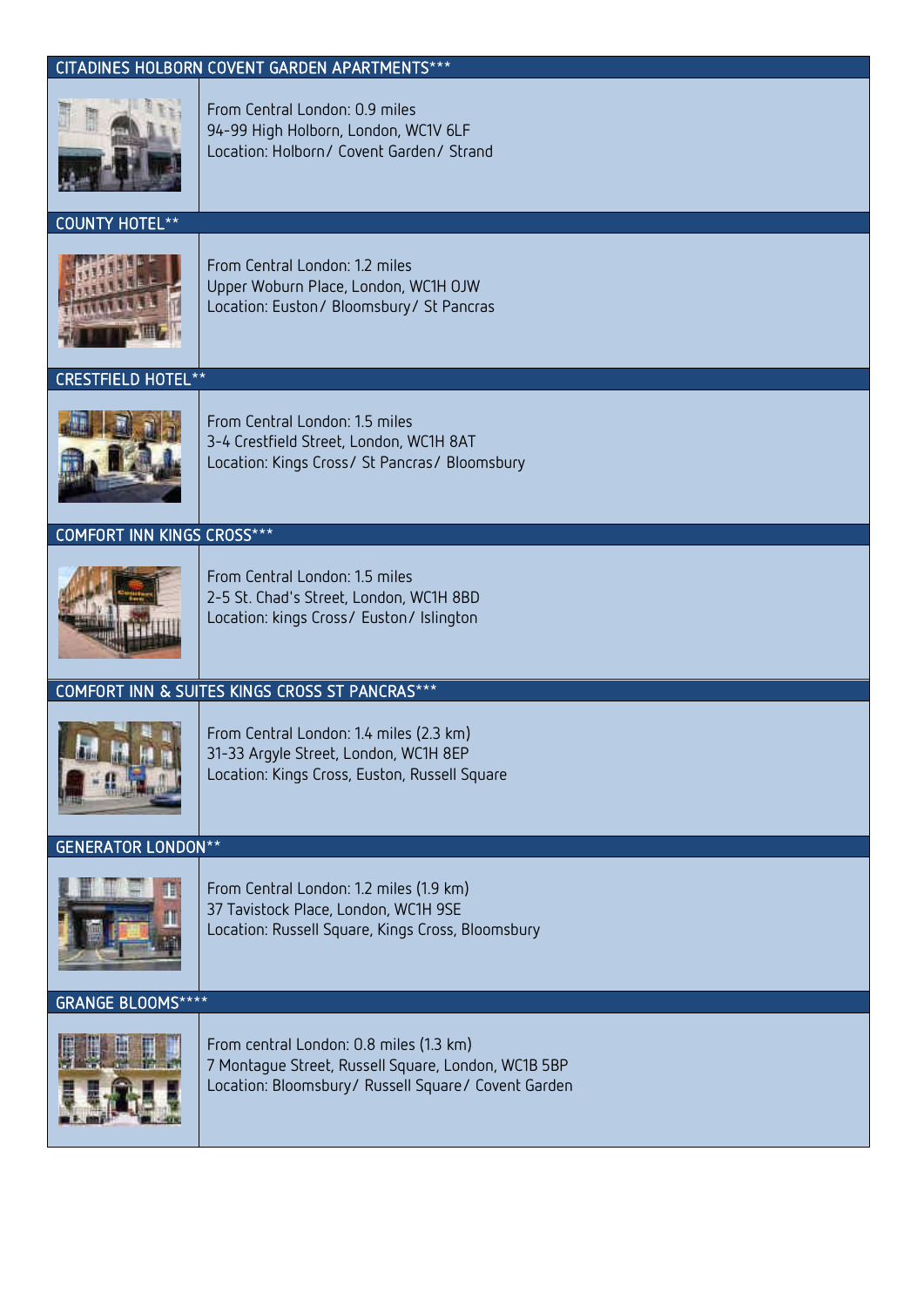#### GRANGE CLARENDON HOTEL\*\*\*



From Central London: 0.8 miles 34-37 Bedford Place, London, WC1B 5JR Location: Bloomsbury/ Holborn/ Covent Garden

#### GRANGE HOLBORN\*\*\*\*\*



From Central London: 0.9 miles 50-52 Southampton Row, London, WC1B 4AR Location: Holborn/ Russell Square/ Bloomsbury

GRANGE WHITE HALL\*\*\*\*



From Central London: 0.8 miles 2-5 Montague Street, London, WC1B 5BU Location: Bloomsbury/ Russell Square/ Covent Garden

HILTON EUSTON\*\*\*\*



From Central London: 1.2 miles 17-18 Upper Woburn Place, London, WC1H OHT Location: Russell Square/ Euston/ Bloomsbury

## HOLIDAY INN BLOOMSBURY\*\*\*\*



From Central London: 1.1 miles Coram Street, London, WC1N 1HT Location: Russell Square/ Bloomsbury/ Covent Garden

#### HOLIDAY INN KINGS CROSS/BLOOMSBURY\*\*\*\*



From Central London: 1.5 miles 1 Kings Cross Rd., London, WC1X 9HX Location: Kings Cross/ Islington/ Bloomsbury

IMPERIAL HOTEL\*\*\*



From Central London: 0.9 miles 61/66 Russell Square, London, WC1B 5BB Location: Russell Square/ Bloomsbury/ Holborn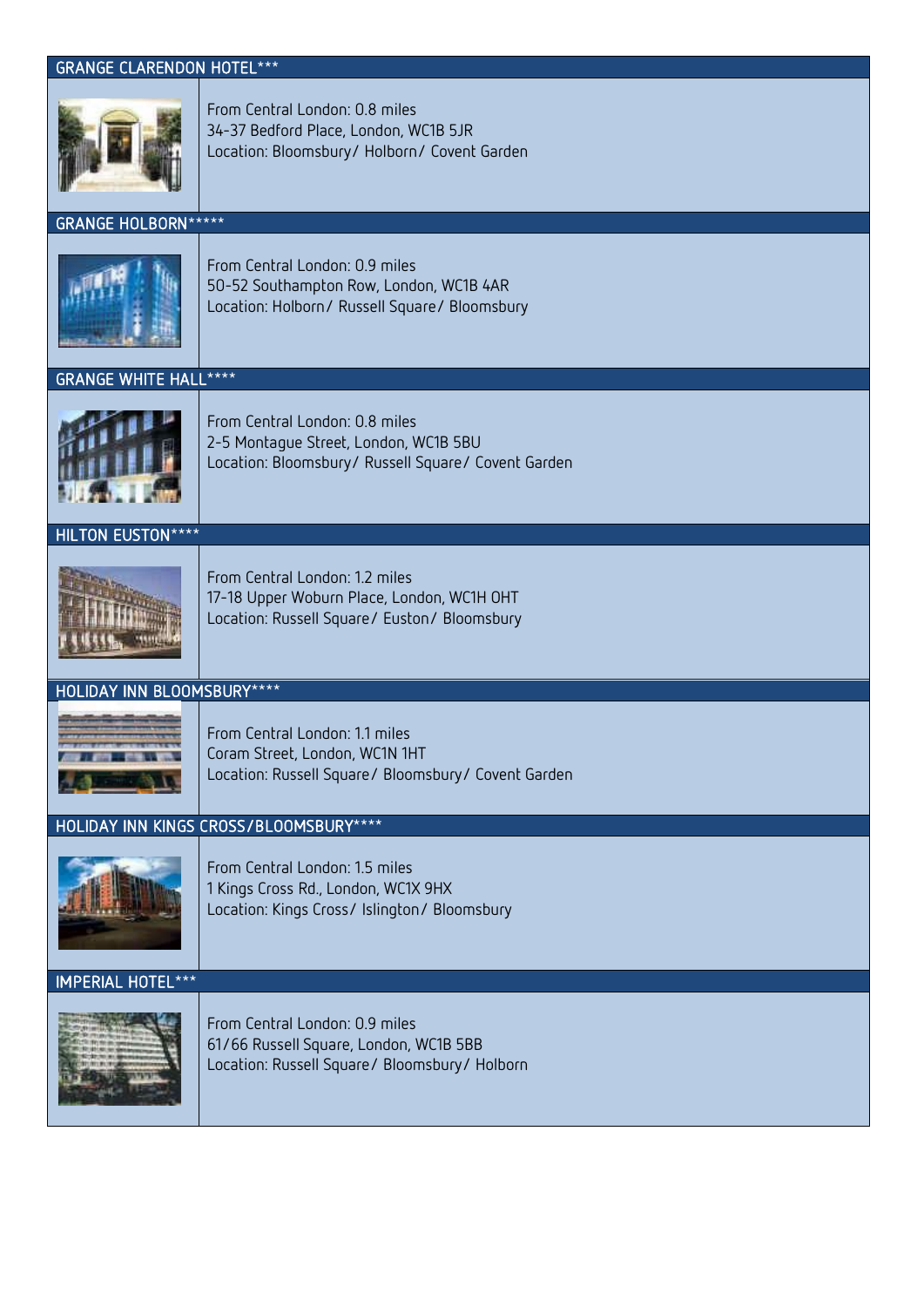#### LONSDALE HOTEL BLOOMSBURY\*



From Central London: 0.85 miles 9 10 Bedford Place, Bloomsbury, London, WC1B 5JA Location: Russell Square, Bloomsbury, Covent Garden

# MYHOTEL BLOOMSBURY\*\*\*\*



From Central London: 0.6 miles 11-13 Bayley Street, London, WC1B 3H Location: Bloomsbury/ Fitzrovia/ Russell Square

## MONTAGUE ON THE GARDENS\*\*\*\*



From Central London: 0.8 miles 15 Montague Street, Bloomsbury, London, WC1B 5BJ Location: Bloomsbury/ Russell Square/ Covent Garden

## PARK INN LONDON RUSSELL SQUARE\*\*\*\*



From Central London: 0.9 miles (1.5 km) 92 Southampton Row, London, WC1B 4BH Location: Bloomsbury/ Russell Square/ Holborn

## THE PORTLAND HOTEL\*\*\*\*



From Central London: 0.9 mile (1.4 km) 31-32 Bedford Place, London WC1B 5JH Location: Bloomsbury

#### PRESIDENT HOTEL\*\*\*



From Central London: 1 miles 60 Guildford Street, Russell Square, London, WC1N 1DB Location: Russell Square/ Bloomsbury/ Holborn

### RADISSON EDWARDIAN BLOOMSBURY STREET HOTEL\*\*\*\*



From Central London: 0.6 miles 9-14 Bloomsbury Street, London, WC1B 3QD Location: Bloomsbury/ Covent Garden/ Holborn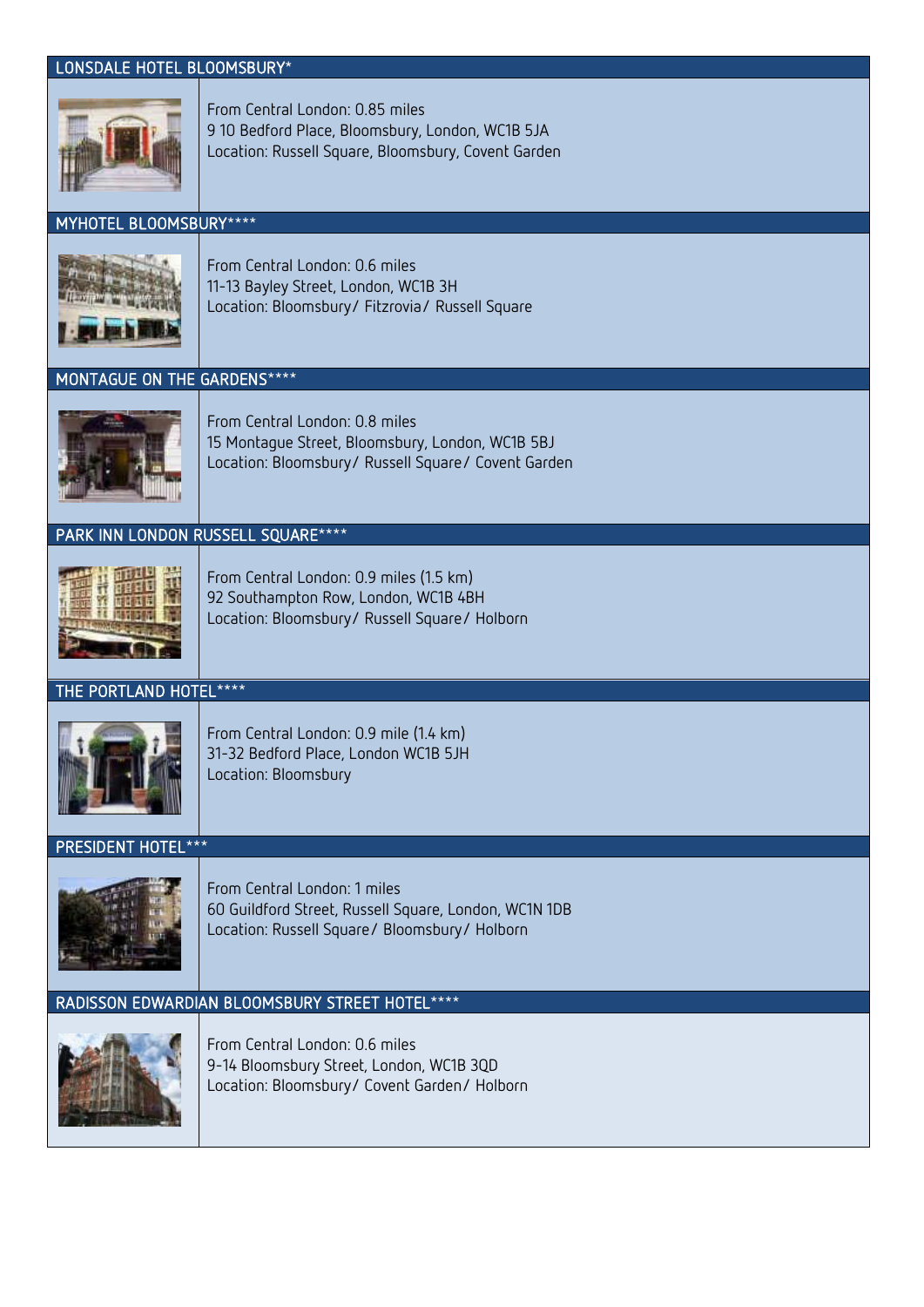## RADISSON EDWARDIAN KENILWORTH HOTEL\*\*\*\*



From Central London: 0.6 miles Great Russell Street, London, WC1B 3LB Location: Bloomsbury/ Holborn/ Covent Garden

# RENAISSANCE LONDON CHANCERY COURT\*\*\*\*\*



From Central London: 0.9 miles 252 High Holborn, London, WC1 7EN Location: Holborn/ City of London/ Covent Garden

## ROYAL NATIONAL HOTEL\*\*\*



From Central London: 1 miles 38-51 Bedford Way, London, WC1H ODG Location: Russell Square/ Covent Garden/ Bloomsbury

RUSSELL HOTEL\*\*\*\*



From Central London: 1 miles 1-8 Russell Square, London, WC1B 5BE Location: Russell Square/ Bloomsbury/ Holborn

ST GILES HOTEL\*\*\*



From Central London: 0.6 miles Bedford Avenue, London, WC1B 3A Location: Tottenham Court Road/ Oxford Street/ Bloomsbury

TAVISTOCK HOTEL\*\*



From Central London: 1 mile Tavistock Square, Bloomsbury, London, WC1H 9EU Location: Russell Square/ Bloomsbury/ Holborn

## THE KINGSLEY HOTEL BY THISTLE\*\*\*



From Central London: 0.7 mile Bloomsbury Way, London, WC1A 2SD Location: Bloomsbury/ Holborn/ Covent Garden